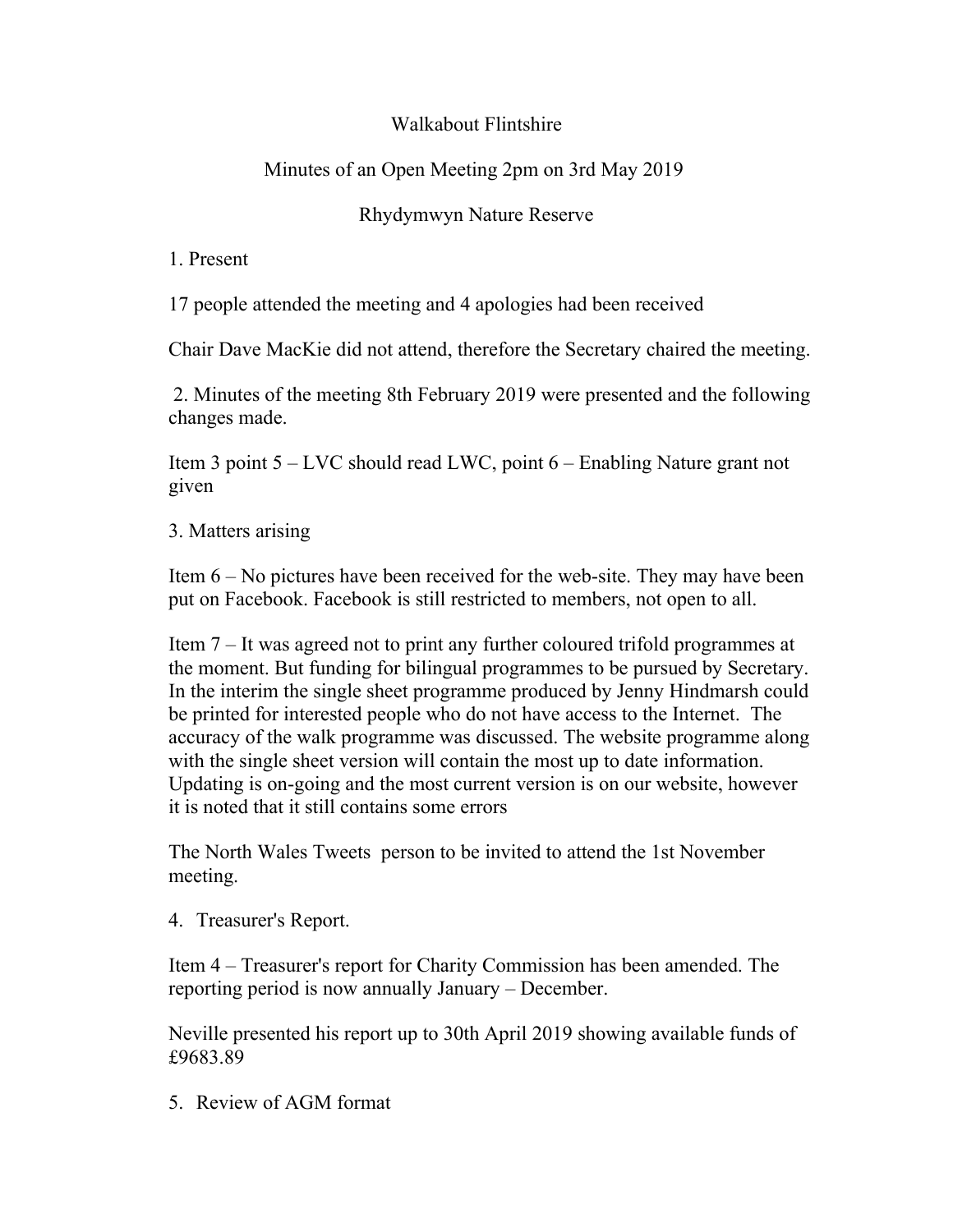Various suggestions were made to organize better access to the meeting room so encouraging more walkers to attend the AGM. Committee Members and Trustees could wear name badges and introduce themselves and explain their roles to the attendees. The walk before the AGM this year proved very popular, but it was felt that a number of smaller groups would make the visit more manageable. If the weather on the day was very poor an alternative could be to show the war-time video. Also a change of venue to another part of Flintshire could be a consideration.

6. GDPR draft policy had been circulated with the agenda. A vote was taken to accept the document with June Brady named as the Responsible Person. Proposed by Peter Kime and seconded by Vicky Thomas. The result was 12 for with 5 abstentions. The document will be put on the web-site. Peter Kime had rung the Information Commissions Office(ICO) for advice re the data which can be kept by individuals i.e. Trustees and Walk Leaders concerning Walkabout Flintshire walkers. The advice was Keep It Simple. Also ICO stressed the individuals quoted above should complete the Self Test questionnaire on their web-site to check for legality of the proposed records kept. .

7. Guidelines for conduct of walks had also been circulated with the agenda. The guidelines were based on the Walk Leader Training manual produced by LWC. They were accepted with minor alterations, and they will be put on the web-site as agreed at the February meeting. The Attendance sheet/Walk Register is already in use and the Walkers details/New Walker Enrolment is being used by some walks in accordance with GDPR policy.

8. Open session. It was agreed that the Secretary should approach both the Countryside Events Flintshire and Out and About Denbighshire publishers to request an entry for Walkabout Flintshire for the 2020 editions.

Peter Kime reported that Penyffordd walks were going ok.

Trustees felt it would be beneficial to meet prior to the quarterly meetings to discuss specific agenda items and to elect officers. It was suggested that a meeting of Trustees be held 2 weeks prior to main meeting if necessary. Trustees to contact with Secretary with agenda item/s for these meetings. Secretary asked about cyclical appointments for officers. Neville Howell replied that at present the Governing documents do not allow this to occur, and maybe it is a matter for Trustees to discuss in the future.

9. There being no other business the meeting closed at 15.36.